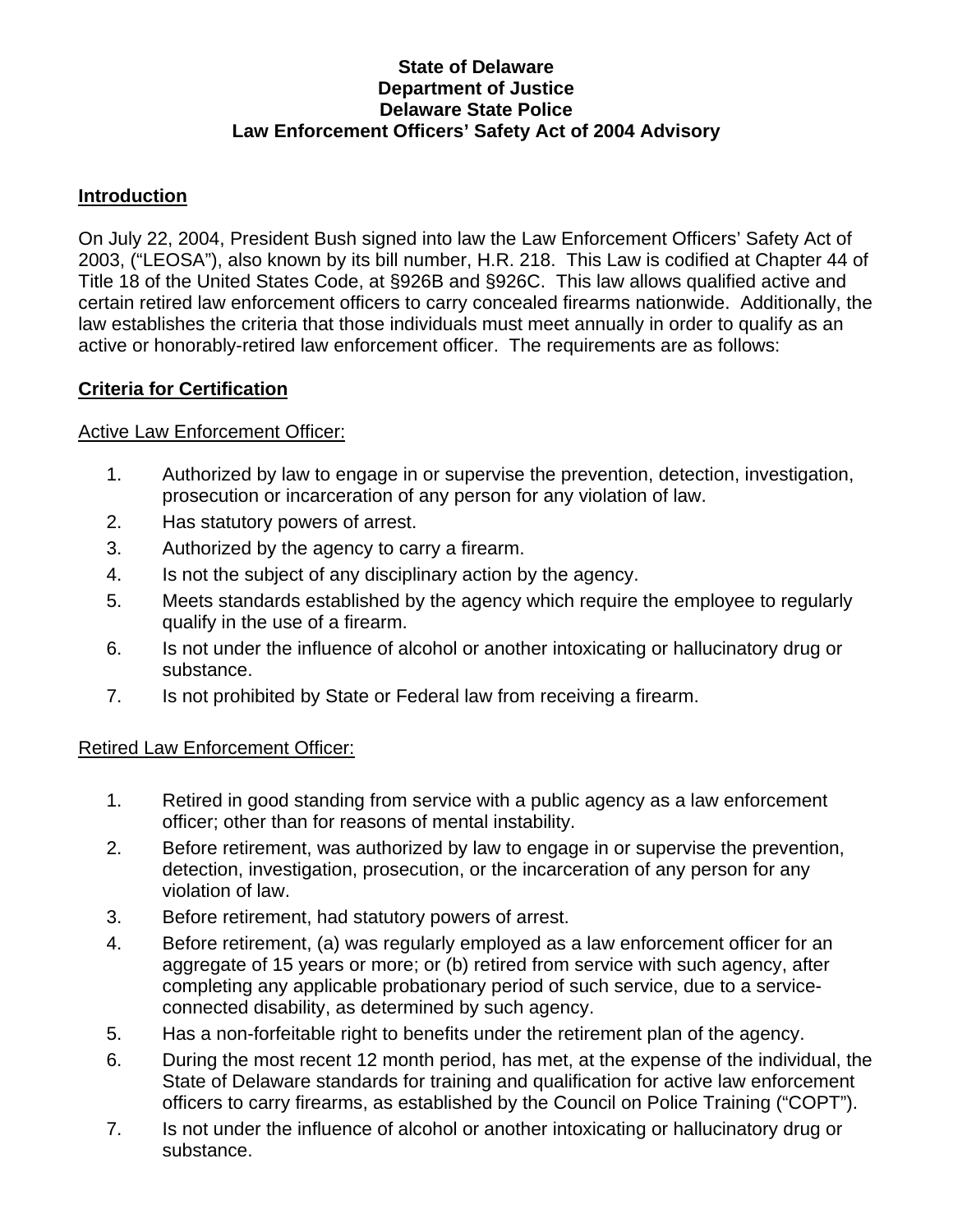8. Is not prohibited by State or Federal law from receiving a firearm.

If you have met the above requirements, qualifying you as an active or honorably-retired law enforcement officer, proceed to the next steps outlined in the "Procedures for Certification."

## **Procedures for Certification**

#### **Active Law Enforcement Officer**

- Meet the aforementioned requirements as stated on page 1 of this document under "Active Law Enforcement Officer".
- **Possess a current photographic identification card issued by your agency.**
- Establish that you have satisfied the firearm and training standards established by your agency to regularly qualify you in the use of a firearm.
- If you have met the aforementioned criteria, no additional documentation or certification is needed to meet the provisions of LEOSA. However, you may want to consult with your agency to insure there is no conflict with any internal policy regarding carrying a concealed firearm out of your jurisdiction.

#### Retired Law Enforcement Officer

- Meet the requirements set forth on page 1 of this document under "Retired Law Enforcement Officer";
- Complete the **State of Delaware Qualified Retired Law Enforcement Officer Application for LEOSA Certification**. The application can be obtained from the Detective Licensing Section by calling Leeah Christine at (302) 672-5385 or Frank Kaleta at (302) 672-5346.
- Submit a completed **State of Delaware Retired Police Officer Concealed Weapons Qualification Notification** from a Firearms Instructor certified by the Council on Police Training ("COPT"), indicating you have fired a score equal to or greater than 80% on the Standard Off-Duty Qualification Course.
- Submit to a criminal history records check. You will be responsible for paying any cost for this service.
- You have an affirmative responsibility to report any incidents or issues which may make you ineligible to carry a concealed deadly weapon.
- Once you have met the criteria for certification, and you have satisfied the firearm training and qualification requirements, you will be issued a **State of Delaware Retired Officer LEOSA Certification Card** ("Certification Card"). The Certification Card will be issued by the DSP and will indicate your personal information; identify the firearm you are permitted to carry by type, caliber, and model, along with the expiration date and the notation "LEOSA" on the front of the card pursuant to Title 18 §926C(c)5.
- The Certification Card will be valid for a period of one year. In order to maintain your certification, you will be required to annually meet all established standards set forth by the State and Federal Laws pertaining to LEOSA, before the expiration date of the Certification Card.